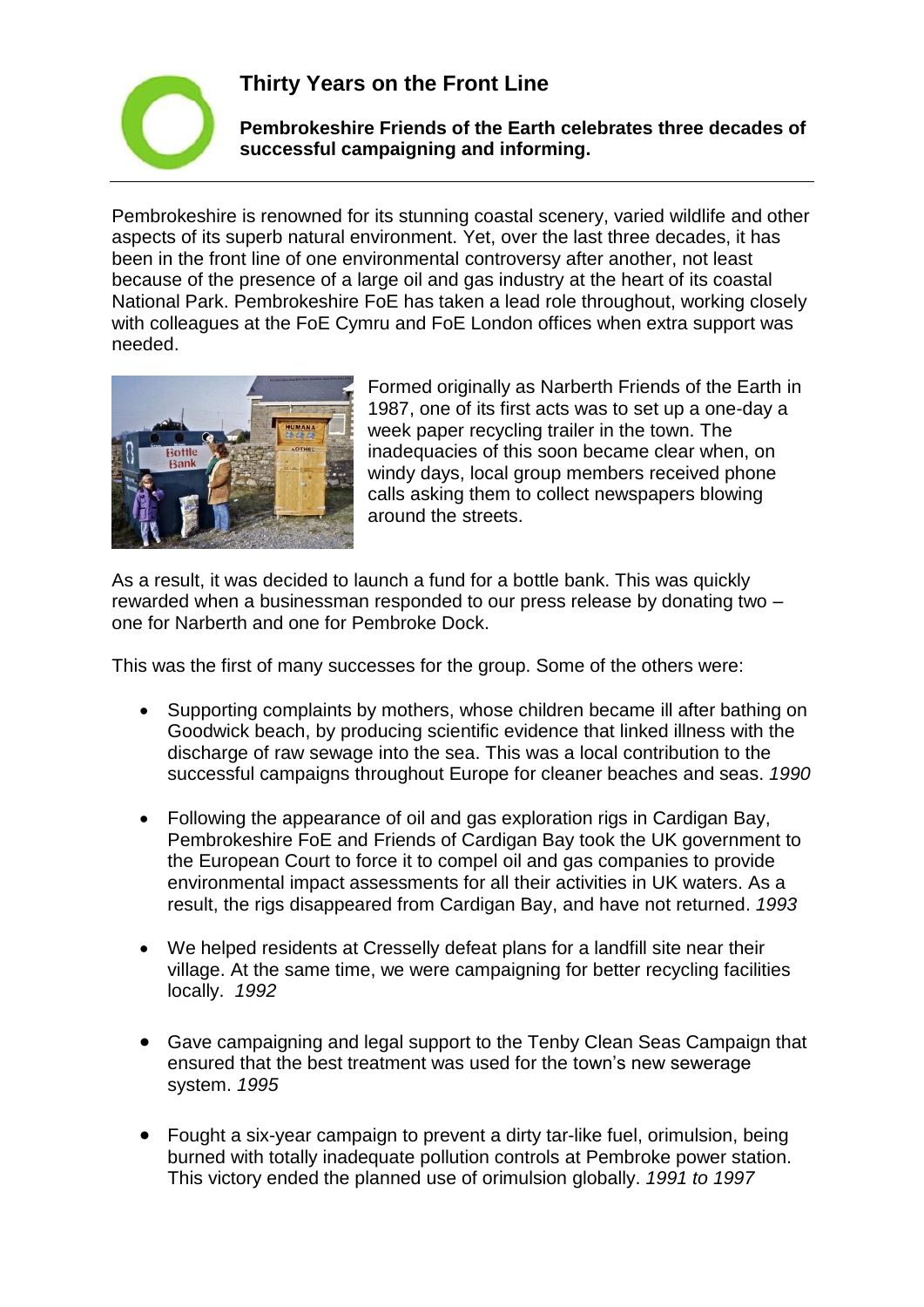• Responded to the Sea Empress oil spill at Milford Haven by collecting oiled birds from the sea; gathering reliable information by working closely with local marine experts; doing regular media interviews and producing the first report of the impact of the disaster. On the back of this campaign, our head office in London set up a legal team that prepared a case which forced the Environment Agency to successfully prosecute the Milford Haven Port Authority. *1996*



- Supported local people in defeating proposals for a nuclear waste site at the former Royal Navy arms depot at Trecwn in North Pembrokeshire .*1998*
- Played a similar role in seeing off plans for growing GM crops at Mathry.2001
- Successfully opposed plans to dual the A40 between St Clears and Haverfordwest. Our alternative proposal for effective upgrading and safety improvements are among the measures that have been implemented by the Welsh Government. *1999 to 2015*
- Actively supported the successful application for the Wear Point windfarm at Milford Haven. *2010*
- Submitted a complaint to the European Commission, which it is supporting, about the use of an out-dated water cooling system at the new gas-fired power station at Pembroke that wastes significant amounts of heat, kills fish and harms the marine ecosystem in the Milford Haven waterway. *2006*
- Campaigned with the UK Tar Sands Network to oppose plans for the importation of oil derived from American tar sands at the Pembroke oil refinery. *2012*



- Opposed proposals for a 25MW biomass-fired electricity generating station, which would rely on large amounts of imported timber, at Trecwn. This proposal has not, to date, been taken forward. *2014*
- Successfully opposed plans for an Oily Sludge & Filter Cake Pyrolysis Incinerator at Pembroke Dock. *2015*
- Supported and invested money in the installation of a small biomass boiler and solar panels at the Narberth Community Swimming Pool. *2015*